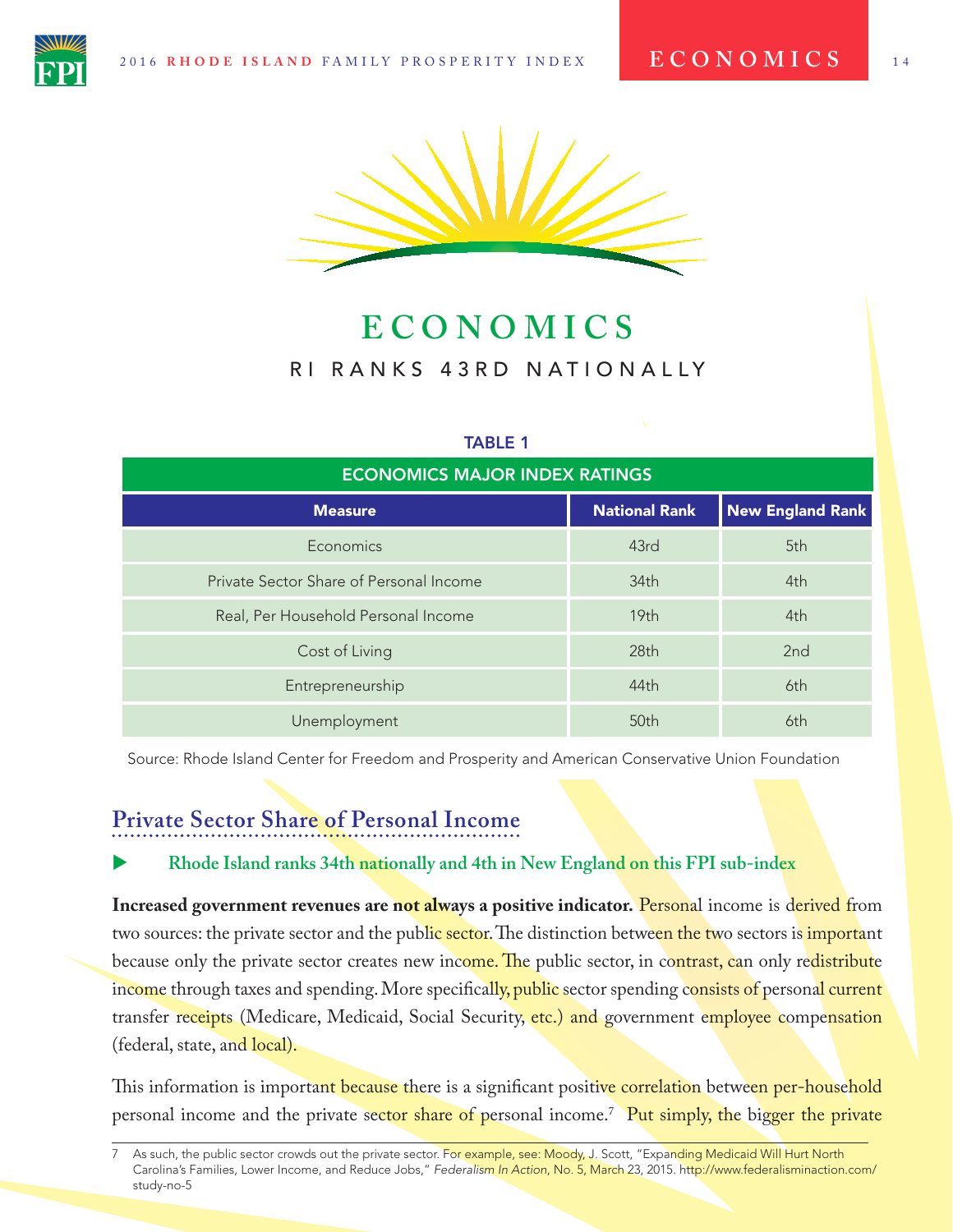income of approximately \$3,300.<sup>8</sup>



Of course, correlation does not equal causation. Fortunately, Rhode Island has a regional neighbor that allows for a very strong natural experiment to better show causation: New Hampshire. While Rhode Island and New Hampshire are alike in many ways — geography, climate, demographics, and culture they diverge signifcantly in approach to public policy.

As shown in **Chart 1**, prior to WWII, Rhode Island had higher per-household incomes (adjusted for inflation) and a larger private-sector share (as a percentage of personal income) than New Hampshire. In 1947, Rhode Island enacted the sales tax and corporate income tax, which led to *increased public sector spending and essentially started to crowd out the private sector*. Consequently, New Hampshire's per-household income began to steadily converge with Rhode Island's.

#### CHART<sub>1</sub>





8 Alaska and Hawaii are excluded, as is common practice in state analyses, due to their unique economic characteristics.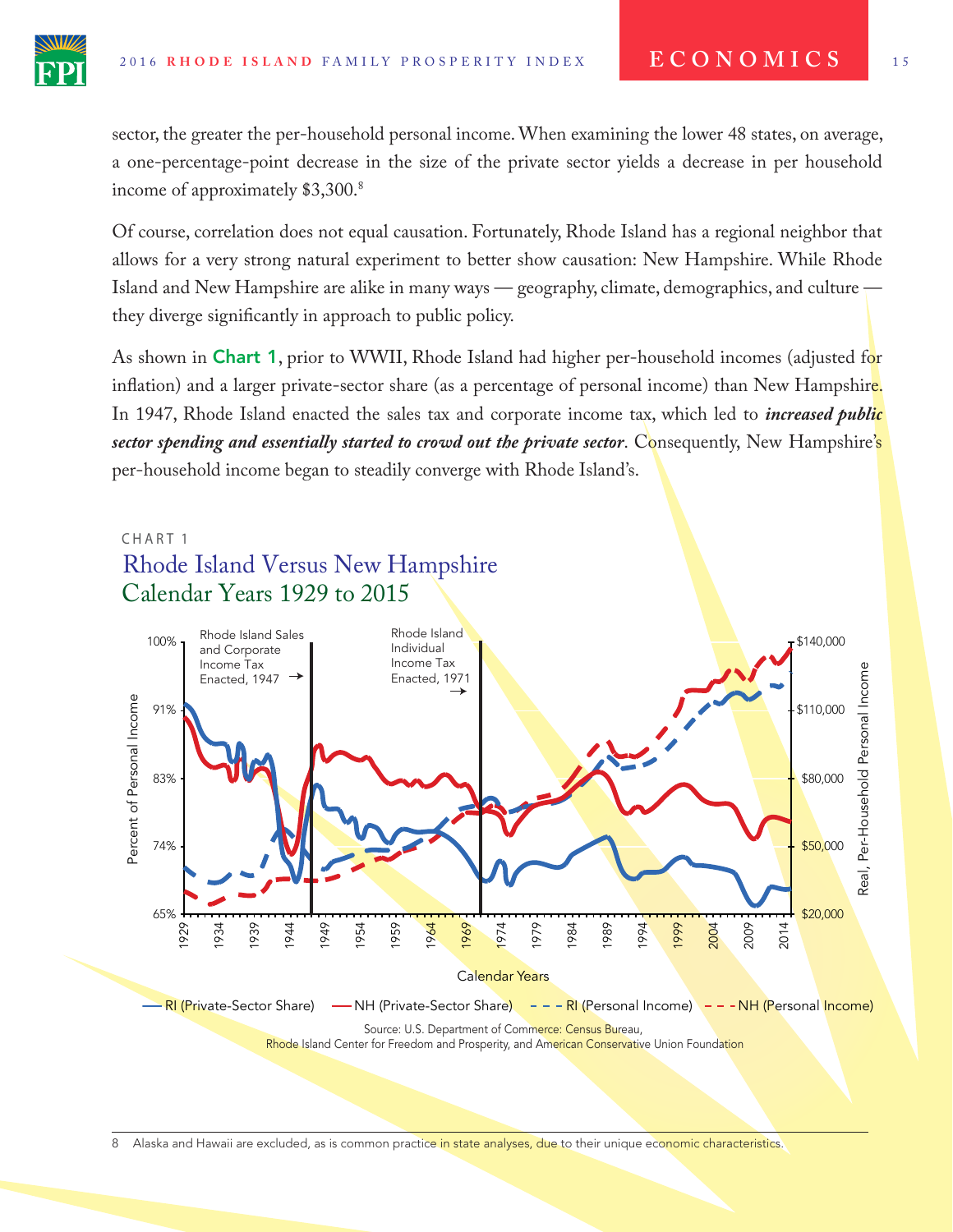



This trend accelerated in 1971 when Rhode Island enacted the personal income tax, a few years after the federal government enacted Medicaid. With this new source of revenue, Rhode Island continued to spend, which further expanded its public sector at the expense of the private sector. In stark contrast, New Hampshire remains the only state in the Union not to have enacted a state or local sales tax or state or local income tax.

Medicaid's role in this divergence is highlighted in the spending per capita, where Rhode Island spent \$2,512 per person in 2015 (4th highest in the nation), while New Hampshire spent  $$1,290$ per person (34th highest in the nation).

This difference in approach to public policy, such as determining appropriate levels of Medicaid spending, has resulted in a

dramatic difference in the size of each state's private sector. Between 1929 and 2015, Rhode Island's private sector shrank by 25.8 percent, to 68.3 percent, from 92.1 percent, and is now only the 34th largest private sector in the country. New Hampshire, on the other hand, has seen its **pri**vate sector shrink by a much smaller 14.9 percent, to 76.9 percent, from 90.4 percent, and now has the 2nd largest private sector in the country.

As a result, New Hampshire's private sector in 2015 is 12.5 percent larger than Rhode Island's: 76.9 percent and 68.3 percent, respectively. Consequently, New Hampshire's per-household income is now eight percent higher than Rhode Island's: \$137,511 and \$126,882, respectively. This is a complete turnaround from the situation prior to WWII, when Rhode Island's per-household income was higher than New Hampshire's.

Tis matters because personal income is perhaps the most important measure of a family's *economic* wellbeing. A higher level of personal income means that a family is able to buy more goods and services, such as a home, a car, education, and healthcare, which, in turn, is an important component of family prosperity.

If Rhode Island's private-sector share of personal income had been at the national average, that would have meant an additional \$1 billion pumped into Rhode Island's private sector. This investment in the private sector would, in the long run, result in significantly higher incomes for all Rhode Islanders and, most likely, also a higher ranking on FPI's social sub-indexes.

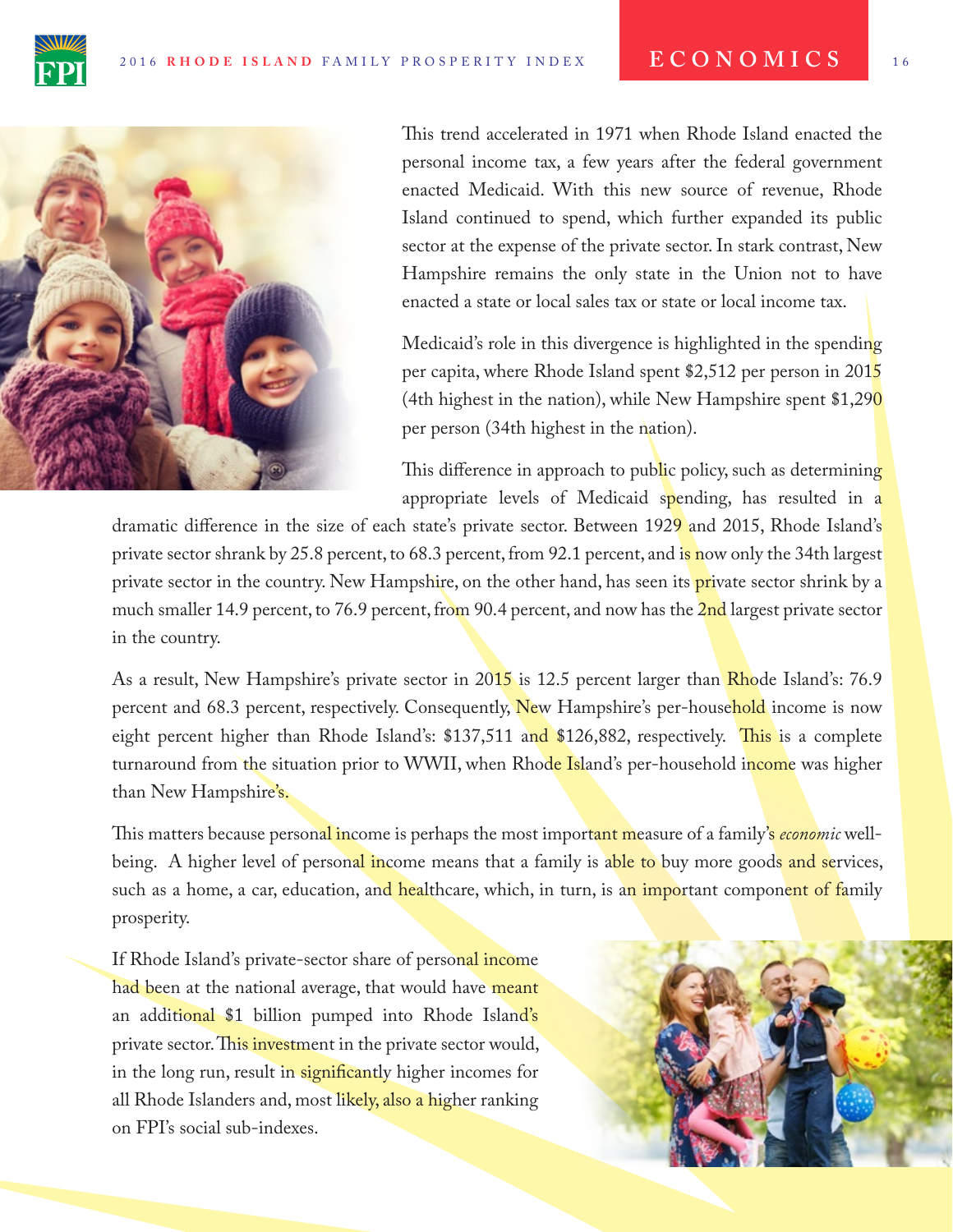## **Entrepreneurship**

X **Rhode Island ranks 44th nationally and last in New England on this FPI sub-index**

#### Organic versus Artificial Job Growth

High rates of sustainable job growth — essential for a sense of long-term family economic security — can primarily be achieved as a result of organic entrepreneurship, not from a strategy that stresses government "investment" in targeted companies or industries, an artifcial form of job creation whereby government picks economic winners and losers. Therefore, understanding the health of entrepreneurship in a state is essential to understanding its job growth potential — or lack thereof. As economist Tim Kane succinctly puts it:



*Te oft-quoted American sports slogan, 'Winning isn't everything. It's the only thing!' could well be attributed to the economic importance of frm formation in creating jobs. A relatively new dataset from the U.S. government called Business Dynamics Statistics (BDS) confrms that startups aren't everything when it comes to job growth. Tey're the only thing.9*

Kane, Tim, "The Importance of Startups in Job Creation and Job Destruction," Ewing Marion Kauffman Foundation, July 2010. http:// www.kauffman.org/~/media/kauffman\_org/research%20reports%20and%20covers/2010/07/firm\_formation\_importance\_of\_startups.pdf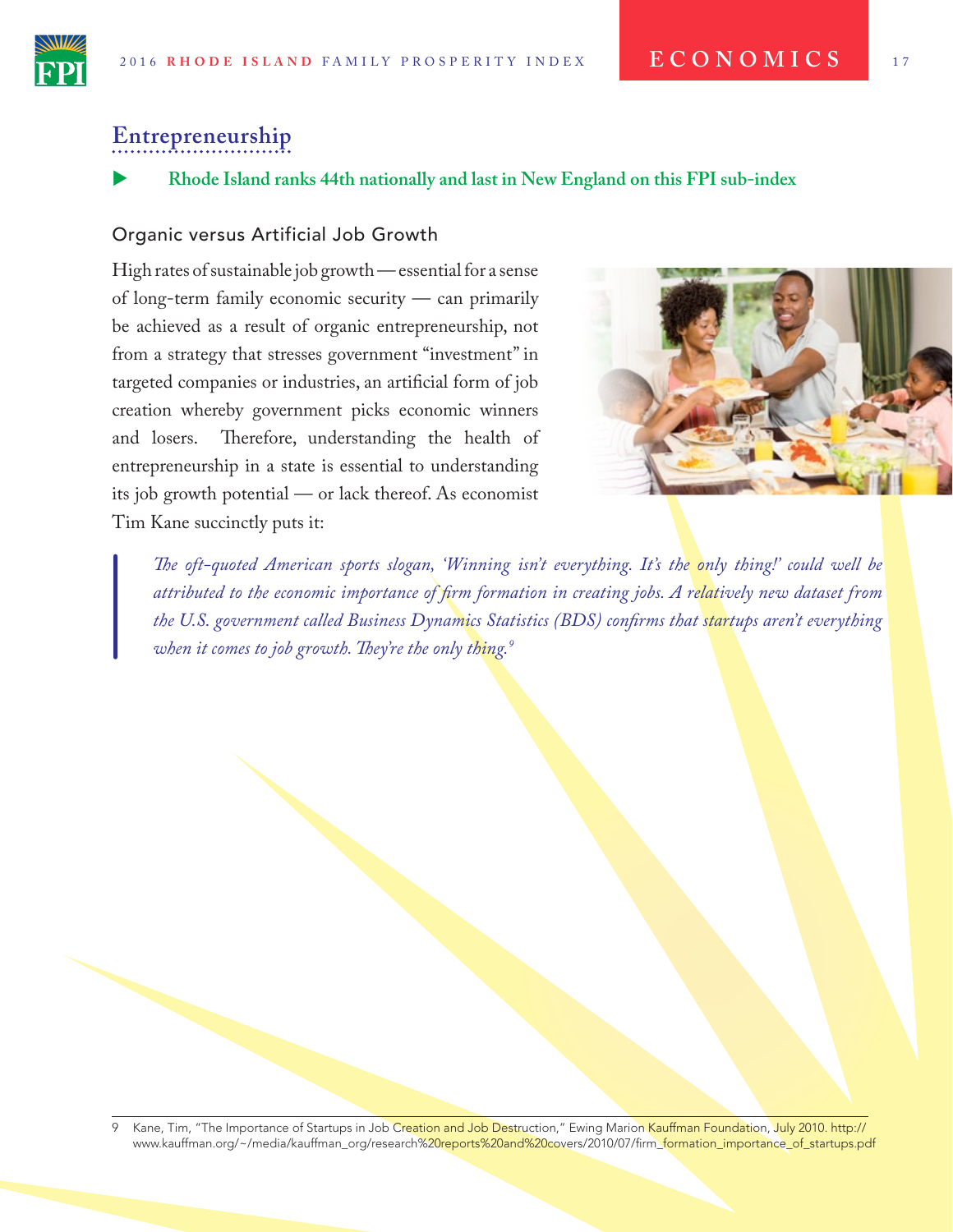



Charts 2 and 3 show the variance in the various measures of entrepreneurship (job and establishment birth rate) nationally and in Rhode Island from 1977 (the earliest year of available data) to 2014.10

As shown in **Chart 2**, the job birth rate (as a percentage of total jobs) decreased nationally by 50 percent, to 4.4 percent in 2014, from 8.9 percent in 1977. In Rhode Island, the job birth rate has not only fallen below the national average, but it has also declined 27 percent, to 3.7 percent in 2014, from 5.1 percent in 1977. *Rhode Island currently has the 14th lowest job birth rate in the country.*

> *[S]tartups aren't everything when it comes to job growth. Tey're the only thing.*



<sup>10</sup> Business Dynamics Statistics, U.S. Department of Commerce: Census Bureau http://www.census.gov/ces/dataproducts/bds/data\_estab html